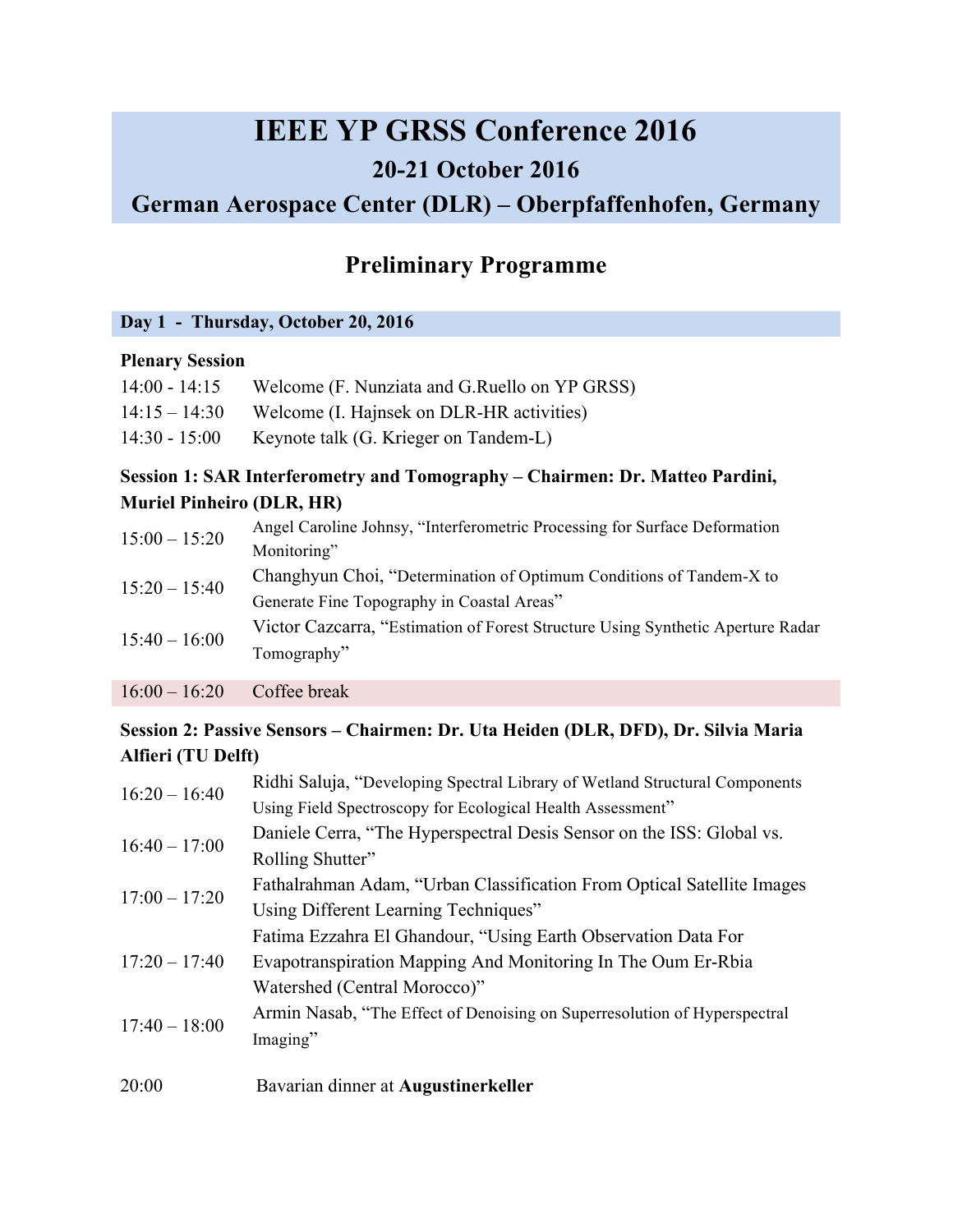#### **Day 2 - Friday, October 21, 2016**

# **Session 3: Image Segmentation and Classification – Chairmen: Dr. Ferdinando Nunziata (Univ. Napoli), Dr. Jun Su Kim (DLR, HR) (+ Posters hang up)**

| $9:00 - 9:20$   | Sajid Pareeth, "Crop Type Extraction From Temporal Sentinel-2 Imagery         |
|-----------------|-------------------------------------------------------------------------------|
|                 | Using Object Based Segmentation Approach"                                     |
| $9:20 - 9:40$   | Nina Amiri, "Feature Relevance Assessment For Single Tree Species             |
|                 | Classification Using Als Point Clouds And Aerial Imagery"                     |
| $9:40 - 10:00$  | Ali Baghi, "Sar Image Segmentation Using Region Growing And Spectral Cluster" |
| $10:00 - 10:20$ | Rizwan Ahmed Ansari, "Texture Based Classification Using Wavelet And          |
|                 | Curvelet Transforms"                                                          |
|                 |                                                                               |

10:20 – 11:00 Coffee break // Posters

#### **Session 4: New Missions – Chairmen: Dr. Michelangelo Villano (DLR, HR), Dr. Ivana Perna (Fraunhofer, IMF)**

| $11:00 - 11:20$ | Carlo Convenevole, "Geosar Performance Statistics: Wheat Clutter Model"            |
|-----------------|------------------------------------------------------------------------------------|
| $11:20 - 11:40$ | Jalal Matar, "Medium Earth Orbit Synthetic Aperture Radar Missions"                |
| $11:40 - 12:00$ | Mehdi Darvishi, "3D Reconstruction of a Large Landslide from UAV-Based<br>Imagery" |
| $12:00 - 12:20$ | Sebastian Buchelt "Roof Identification in Urban Areas using Lidar Data"            |
| $12:20 - 13:20$ | Lunch.                                                                             |
|                 |                                                                                    |

13:20 – 14:00 Coffee and Posters

# **Session 5: Synthetic Aperture Radar – Chairmen: Hannah Joerg (DLR, HR), Dr. Giuseppe Ruello (Univ. Napoli)**

| $14:00 - 14:20$ | Donato Amitrano, "Urban Area Mapping using Multi-temporal RGB SAR          |
|-----------------|----------------------------------------------------------------------------|
|                 | images"                                                                    |
|                 | $14.20 \quad 14.40 \quad$ Veloria Carajana. "CAB Deta to Manitar Typhoene" |

- 14:20 14:40 Valeria Corcione, "SAR Data to Monitor Typhoons"
- 14:40 15:00 Lena Brüggeman, "Contribution of Sentinel-1 SAR data to the Retrieval of Winter Wheat Phenology Using Data Assimilation in PROMET"
- 15:00 15:20 Davod Poreh, "A Fully Polarimetric Sar Raw Signal Simulator"
- 15:20 15:40 Paolo Valdo, "Analysis Of Agricultural Crops Evolution In Time With Tandem- $X$ "
- **15:40 – 15:50 Wrap up** (F. Nunziata)